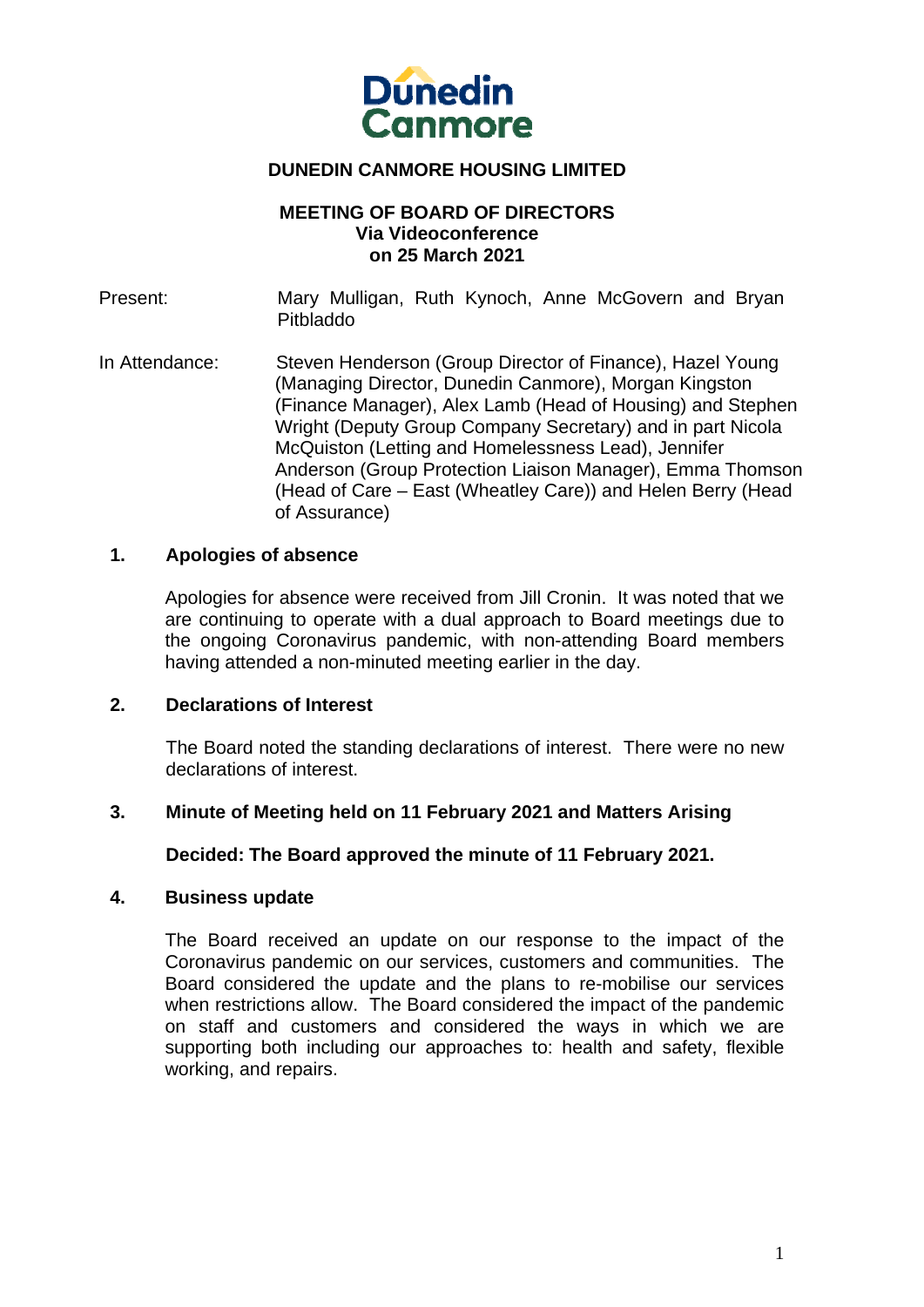The Board was provided with an update on our pre-1919 strategy and the acquisition of 5 properties from the City of Edinburgh Council at Lower Granton Road.

## **Decided: The Board noted the update.**

## **5. 2021/22 UK and Scottish Government Budget update**

The Board received an update on the 2021/22 UK and Scottish Government Budget announcements and the implications for Dunedin Canmore. The Board considered the contents of the report including: extension of the Coronavirus job retention scheme, Universal Credit and Working Tax Credit, taxation, UK-wide Levelling Up Fund.

# **Decided: The Board noted the contents of this paper.**

# **6. Housing First update (presentation only)**

 The Board received a presentation covering: our overall commitment to Housing First; the national and local picture; our contribution to date; tenancy sustainment levels; and our planned next steps. The Board welcomed the presentation and the Housing First approach which aims to provide people experiencing homelessness with a safe home and network of support to help sustain their tenancy.

**Decided: The Board noted the contents of the presentation.** 

## **7. Shared accommodation re-provisioning model (presentation only)**

The Board received a presentation on the reconfiguration plans for shared living services. The Board noted the background to the re-provisioning exercise, which sought to reconfigure the care model from group living to individual tenancies following feedback from: customers, Care Inspectorate, commissioners. The Board considered the impact of the reprovisioning on customers including the new opportunities and onward destinations that were being provided.

**Decided: The Board noted the contents of the presentation.** 

## **8. 2021 Customer Satisfaction Surveys**

 The Board received a report on the proposed approach to undertaking our customer survey in mid/late Summer 2021. It was noted in particular that there had been a number of recent developments as a consequence of the coronavirus pandemic such as the increase in restrictions from January 2021 which had impacted on our services; vaccinations programme; roadmap towards significant easing of restrictions by the summer. The Board noted that conducting the survey in mid/late Summer would mean that customers would be benefitting from eased restrictions and there would be greater clarity and certainty over how we either already have or plan to remobilise services.

**Decided: The Board agreed the proposed approach to our customer survey for 2021/22.**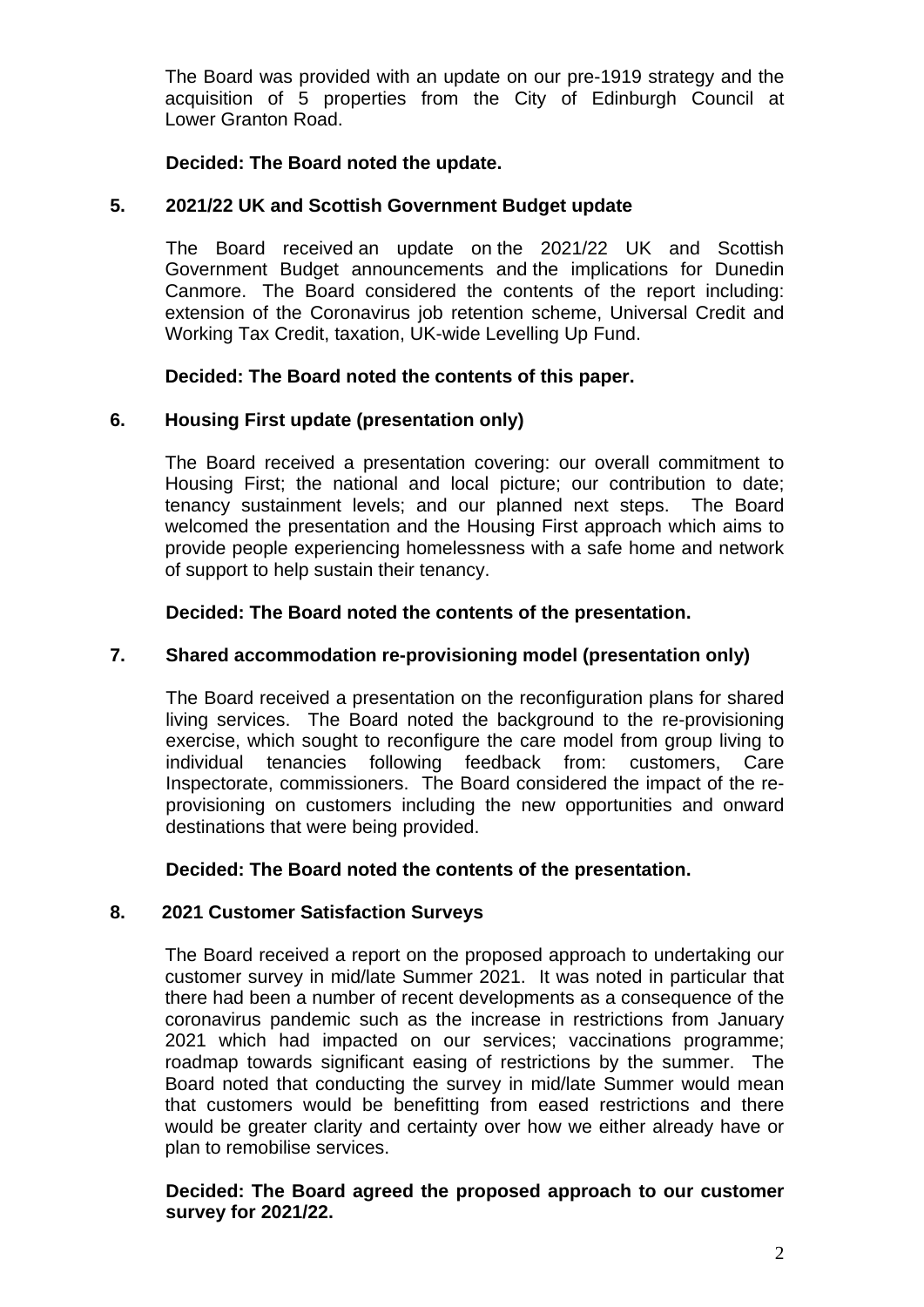# **9. Approach to complaints handling**

The Board received a report on the new model complaint handling procedures published by the Scottish Public Sector Ombudsman. The Board was informed about the plans we had to implement the key changes, including the roll out of mandatory training for staff, changes required to performance indicators and IT system.

The Board considered the proposed approach and discussed the importance of offering customers a quick and satisfactory resolution. The Board also welcomed the shift in emphasis towards customer insight which would help us to further enhance customer experience.

# **Decided: The Board**

# **1) Noted the new SPSO guidance is mandatory from April 2021 and the plans in place to implement the guidance in GHA; and**

**2) Noted we plan to adopt all 6 of the SPSO performance measures.** 

## **10. Group protection update (presentation only)**

The Board received a presentation with an update on each of the streams in our group protection framework. The Board welcomed the report and the unique support provided by the Group Protection Team. The Board also considered the importance of ensuring we have support in place for staff working in the Team.

## **Decided: The Board noted the contents of the presentation.**

## **11. a) 2021/22 Budget**

The Board received a detailed report on the 2021/22 budget which had been developed following the approval of the five-year financial projections in February. The Board reviewed the budget including: operating surplus, net rental income, running costs and investment expenditure.

## **Decided: The Board approved the draft 2021/22 budget.**

## **b) Finance report for the period to 28 February 2021**

The Board received the management accounts for the period to 28 February 2021. The Board scrutinised the management accounts noting the statutory surplus of £7,656k to the end of period 11 and the variances against the budget.

The Board was provided with an update on the re-structuring of our loan portfolio through which we would replace higher fixed rate borrowing with lower variable rate borrowing. The Board welcomed the funding restructure and the benefit that this would have for our tenants.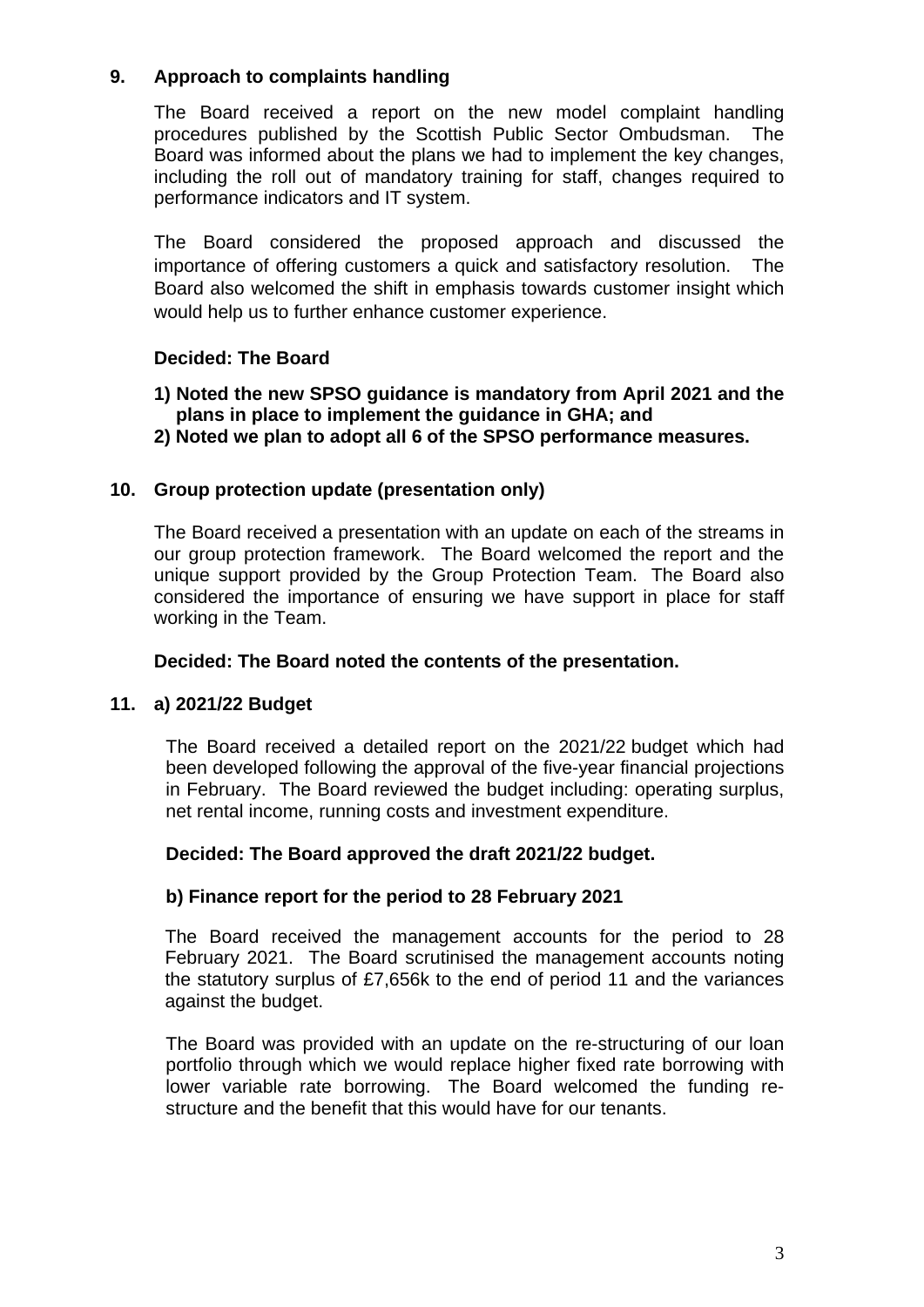### **Decided: The Board**

- **1) Noted the management accounts for the period to 28 February 2021; and**
- **2) Approved the Amendment letter, Officers Certificate and minute relating to the dissolution of Cube Housing Association provided in Appendix 2.**

## **12. a) Assurance update**

The Board received a report with an update on the 2020/21 internal audit plan. The Board considered the report and the findings of the internal audit reviews that had been carried out in relation to: gas safety; PPE Health and Safety; Fire Safety; Arrears Management, NETs PPE; Wheatley Foundation.

## **Decided: The Board noted the contents of the report.**

# **b) Internal Audit Approach and Plan 2020/21**

 This Board received the report which provided an update on the Internal Audit approach within the Group's new operating model, and the approved internal audit plan for period to May 2021. The Board discussed the report and noted that this took account of guidance and improvement documents from across the internal audit sector.

## **Decided: The Board noted the contents of the report.**

## **13. Wheatley Solutions Services Agreement**

The Board received a report on a new services agreement to be entered into with Wheatley Solutions, through which we could draw on a range of business and support services. The Board considered the revised Services Agreement and Business Excellence Framework noting that these would provide a platform for refining and strengthening our relationship with Wheatley Solutions as well as our regulatory compliance position. The Board also welcomed the new form of reporting template.

## **Decided: The Board**

- **1) provided feedback on and agreed to enter into the Services Agreement and Business Excellence Framework with Wheatley Solutions; and**
- **2) Designated the Managing Director as an Authorised Signatory to execute the Services Agreement.**